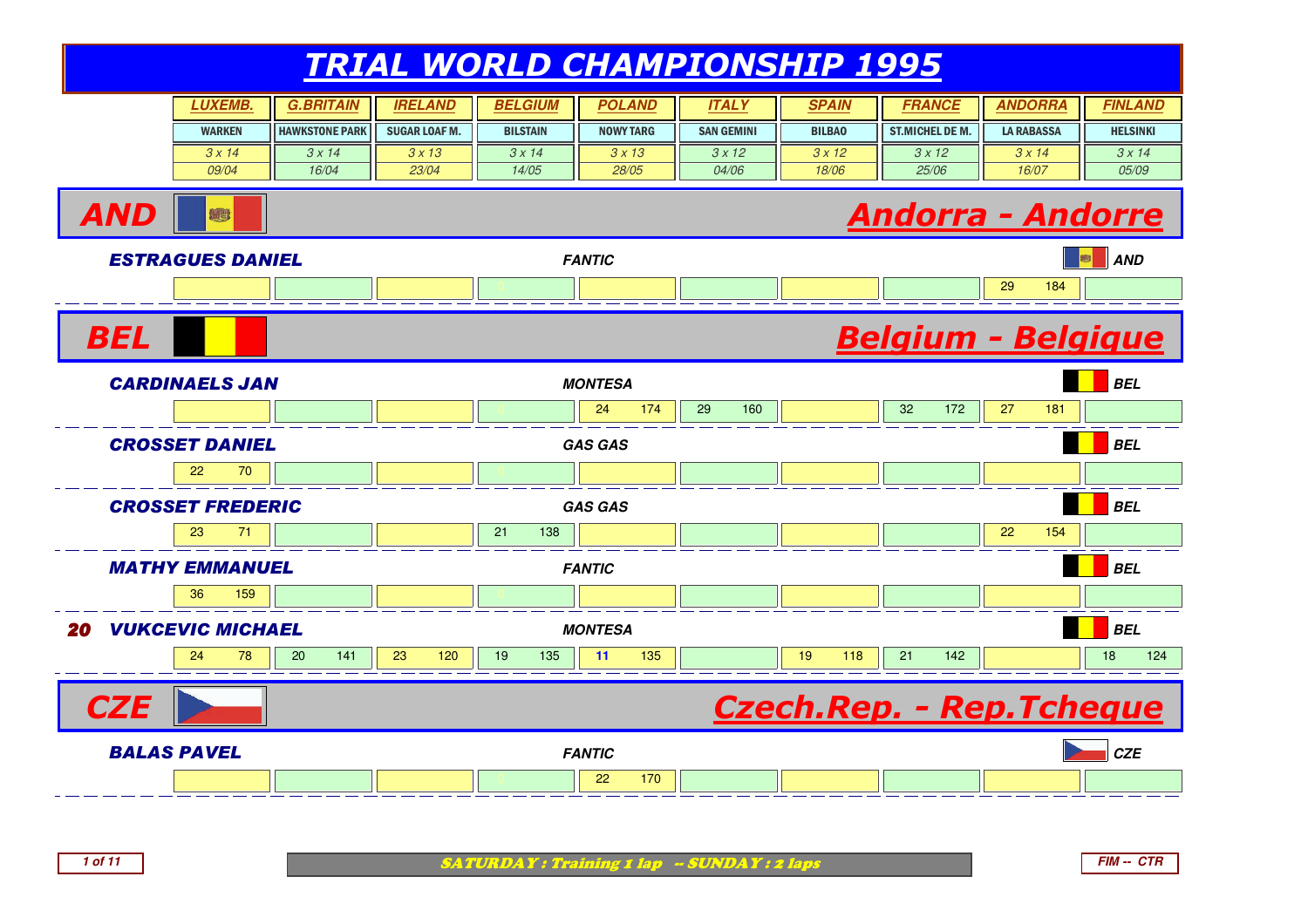|            |  |                        |              |                       | <i><b>TRIAL WORLD CHAMPIONSHIP 1995</b></i> |                      |                 |     |                       |                   |      |              |               |                           |                        |                   |      |                 |     |
|------------|--|------------------------|--------------|-----------------------|---------------------------------------------|----------------------|-----------------|-----|-----------------------|-------------------|------|--------------|---------------|---------------------------|------------------------|-------------------|------|-----------------|-----|
|            |  | LUXEMB.                |              | <b>G.BRITAIN</b>      |                                             | <b>IRELAND</b>       | <b>BELGIUM</b>  |     | <b>POLAND</b>         | <b>ITALY</b>      |      |              | <b>SPAIN</b>  |                           | <b>FRANCE</b>          | <b>ANDORRA</b>    |      | <b>FINLAND</b>  |     |
|            |  | <b>WARKEN</b>          |              | <b>HAWKSTONE PARK</b> |                                             | <b>SUGAR LOAF M.</b> | <b>BILSTAIN</b> |     | <b>NOWY TARG</b>      | <b>SAN GEMINI</b> |      |              | <b>BILBAO</b> |                           | <b>ST.MICHEL DE M.</b> | <b>LA RABASSA</b> |      | <b>HELSINKI</b> |     |
|            |  | 3x14                   |              | 3x14                  |                                             | 3x13                 | 3x14            |     | 3x13                  |                   | 3x12 |              | 3x12          |                           | 3x12                   |                   | 3x14 | 3x14            |     |
|            |  | 09/04                  |              | 16/04                 |                                             | 23/04                | 14/05           |     | 28/05                 | 04/06             |      |              | 18/06         |                           | 25/06                  | 16/07             |      | 05/09           |     |
| <b>FIN</b> |  |                        |              |                       |                                             |                      |                 |     |                       |                   |      |              |               | <b>Finland - Finlande</b> |                        |                   |      |                 |     |
|            |  | <b>AHVALA TOMMI</b>    |              |                       |                                             |                      |                 |     |                       |                   |      |              |               |                           |                        |                   |      |                 |     |
|            |  |                        |              |                       |                                             |                      |                 |     | <b>FANTIC</b>         |                   |      |              |               |                           |                        |                   |      | <b>FIN</b>      |     |
|            |  | 13                     | $\mathbf{3}$ | 58                    |                                             | 64                   |                 | 74  | 117<br>$\overline{a}$ | 6                 | 40   | $\mathbf{3}$ | 43            | $\mathbf{3}$              | 62                     | 9                 | 91   |                 | 40  |
| 17         |  | <b>HINDREN JOACHIM</b> |              |                       |                                             |                      |                 |     | <b>GAS GAS</b>        |                   |      |              |               |                           |                        |                   |      | <b>FIN</b>      |     |
|            |  | 43<br>13               | 18           | 127                   | 15                                          | 99                   | 16              | 118 | 21<br>149             | 18                | 78   | 13           | 106           | 20                        | 129                    |                   |      | 16              | 102 |
|            |  | <b>MAGGA SAMULI</b>    |              |                       |                                             |                      |                 |     | <b>FANTIC</b>         |                   |      |              |               |                           |                        |                   |      | <b>FIN</b>      |     |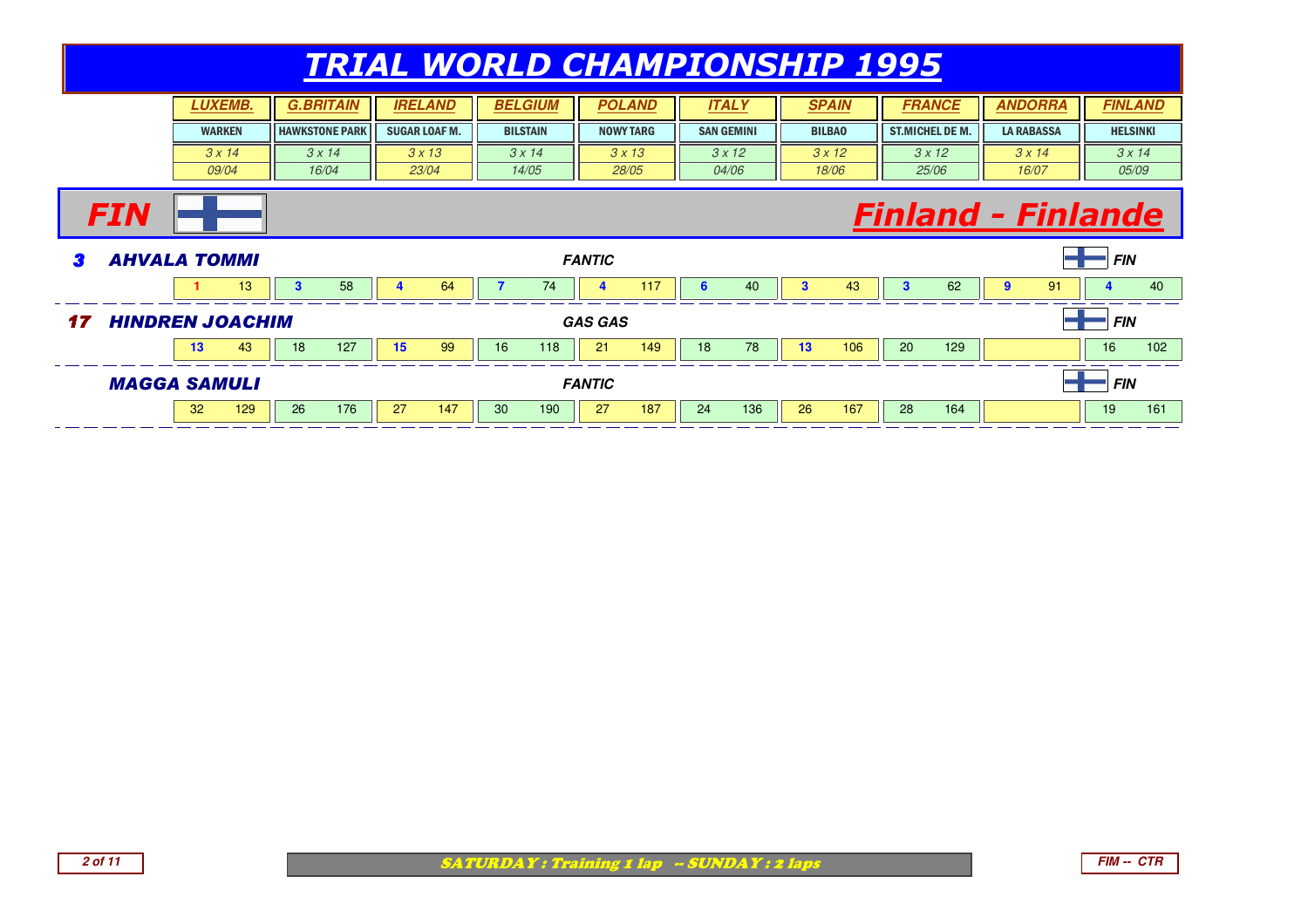|    |                   | <b>LUXEMB.</b>            | <b>G.BRITAIN</b>      | <b>IRELAND</b>       | <b>BELGIUM</b>  | <b>POLAND</b>    | <b>ITALY</b>                      | <b>SPAIN</b>  | <b>FRANCE</b>          | <b>ANDORRA</b>         | <b>FINLAND</b>         |
|----|-------------------|---------------------------|-----------------------|----------------------|-----------------|------------------|-----------------------------------|---------------|------------------------|------------------------|------------------------|
|    |                   | <b>WARKEN</b>             | <b>HAWKSTONE PARK</b> | <b>SUGAR LOAF M.</b> | <b>BILSTAIN</b> | <b>NOWY TARG</b> | <b>SAN GEMINI</b>                 | <b>BILBAO</b> | <b>ST.MICHEL DE M.</b> | <b>LA RABASSA</b>      | <b>HELSINKI</b>        |
|    |                   | 3x14                      | 3x14                  | 3x13                 | 3x14            | 3x13             | 3x12                              | 3x12          | 3x12                   | 3x14                   | 3x14                   |
|    |                   | 09/04                     | 16/04                 | 23/04                | 14/05           | 28/05            | 04/06                             | 18/06         | 25/06                  | 16/07                  | 05/09                  |
|    | <b>FRA</b>        |                           |                       |                      |                 |                  |                                   |               |                        |                        | <b>France</b>          |
|    |                   | <b>BALLARE CYRILL</b>     |                       |                      |                 | <b>FANTIC</b>    |                                   |               |                        |                        | FRA                    |
|    |                   | 38<br>167                 |                       |                      |                 |                  |                                   |               | 178<br>35              |                        |                        |
| 7  |                   | <b>CAMOZZI BRUNO</b>      |                       |                      |                 | <b>BETA</b>      |                                   |               |                        |                        | FRA                    |
|    |                   | 4<br>21                   | $\overline{7}$<br>88  | $\overline{7}$<br>72 | 77<br>8         | 17<br>142        | 3 <sup>1</sup><br>30 <sup>°</sup> | 11<br>103     | $6\phantom{1}$<br>88   | 11<br>100              | 68<br>$\boldsymbol{9}$ |
| 21 |                   | <b>CAMOZZI CHRISTOPHE</b> |                       |                      |                 | <b>BETA</b>      |                                   |               |                        |                        | FRA                    |
|    |                   | 14<br>48                  |                       |                      | 15<br>108       |                  |                                   | 18<br>116     | 113<br>14              | 18<br>135              |                        |
|    |                   | <b>COUTURIER PASCAL</b>   |                       |                      |                 | <b>YAMAHA</b>    |                                   |               |                        |                        | FRA                    |
|    |                   |                           |                       |                      |                 |                  | 22<br>119                         | 22<br>145     | 22<br>147              |                        |                        |
|    |                   | <b>DESPRES CYRILL</b>     |                       |                      |                 | <b>GAS GAS</b>   |                                   |               |                        |                        | $\blacksquare$ FRA     |
|    |                   |                           |                       |                      |                 |                  |                                   |               | 30<br>168              |                        |                        |
|    |                   | <b>EYRIES GREGORY</b>     |                       |                      |                 | <b>BETA</b>      |                                   |               |                        |                        | FRA                    |
|    |                   | 33<br>132                 |                       |                      | 33<br>204       |                  |                                   |               | 29<br>166              | 24<br>168              |                        |
|    |                   | <b>FANTINI JEREMIE</b>    |                       |                      |                 | <b>BETA</b>      |                                   |               |                        |                        | FRA                    |
|    |                   | 39<br>173                 |                       |                      |                 |                  |                                   |               | 33<br>174              | 31<br>187              |                        |
|    | <b>GAU MICHEL</b> |                           |                       |                      |                 | <b>GAS GAS</b>   |                                   |               |                        |                        | <b>FRA</b>             |
|    |                   |                           |                       |                      |                 |                  |                                   | 21<br>144     | 27<br>160              | 21<br>149              |                        |
|    |                   | <b>GUITTON LOÏC</b>       |                       |                      |                 | <b>GAS GAS</b>   |                                   |               |                        |                        | FRA                    |
|    |                   | 35<br>158                 |                       |                      | 32<br>198       |                  |                                   |               | 36<br>178              | 30 <sub>o</sub><br>184 |                        |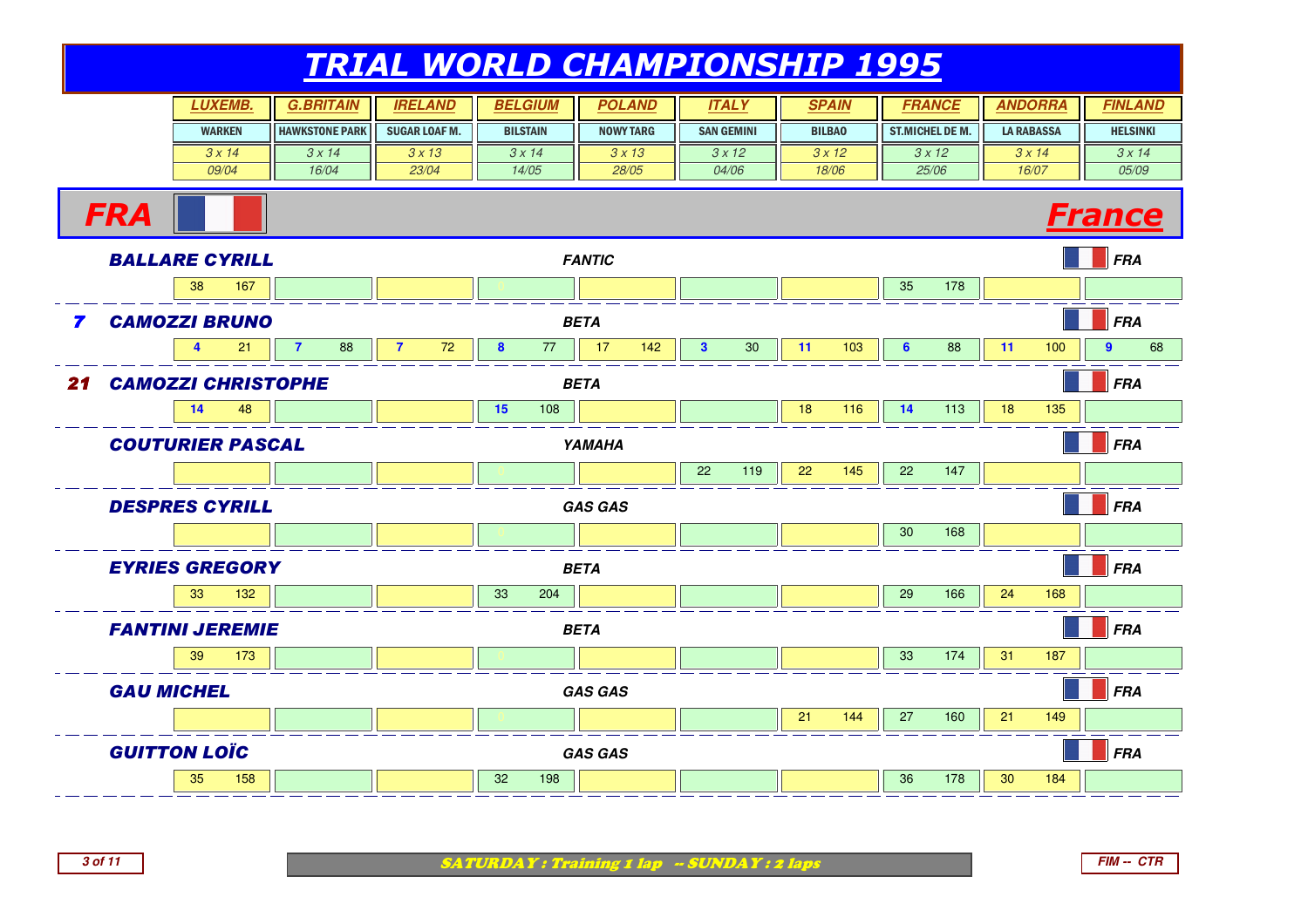|            |                                        |                              |                     |                 | <u>TRIAL WORLD CHAMPIONSHIP 1995</u> |                   |               |                            |                   |                 |
|------------|----------------------------------------|------------------------------|---------------------|-----------------|--------------------------------------|-------------------|---------------|----------------------------|-------------------|-----------------|
|            | <b>LUXEMB.</b>                         | <b>G.BRITAIN</b>             | <b>IRELAND</b>      | <b>BELGIUM</b>  | <b>POLAND</b>                        | <b>ITALY</b>      | <b>SPAIN</b>  | <b>FRANCE</b>              | <b>ANDORRA</b>    | <b>FINLAND</b>  |
|            | <b>HAWKSTONE PARK</b><br><b>WARKEN</b> |                              | <b>SUGAR LOAF M</b> | <b>BILSTAIN</b> | <b>NOWY TARG</b>                     | <b>SAN GEMINI</b> | <b>BILBAO</b> | <b>ST.MICHEL DE M.</b>     | <b>LA RABASSA</b> | <b>HELSINKI</b> |
|            | 3x14                                   | 3x14                         | 3x13                | 3x14            | 3x13                                 | 3x12              | 3x12          | 3x12                       | 3x14              | 3x14            |
|            | 09/04                                  | 16/04                        | 23/04               | 14/05           | 28/05                                | 04/06             | 18/06         | 25/06                      | 16/07             | 05/09           |
| 23         | <b>NICTOU JEAN LUC</b>                 |                              |                     |                 | <b>FANT / BETA</b>                   |                   |               |                            |                   | <b>FRA</b>      |
|            | 21<br>69                               |                              | 119<br>22           | 22<br>139       | 19<br>146                            | 68<br>14          |               |                            |                   |                 |
|            |                                        |                              |                     |                 |                                      |                   |               |                            |                   |                 |
| <b>GER</b> |                                        |                              |                     |                 |                                      |                   |               | <b>Germany - Allemagne</b> |                   |                 |
|            | <b>GÖRIG MARKUS</b>                    |                              |                     |                 | <b>FANTIC</b>                        |                   |               |                            |                   | <b>GER</b>      |
|            |                                        |                              |                     | 29<br>182       |                                      | 27<br>145         |               | 34<br>176                  |                   |                 |
|            |                                        | <b>LETTENBICHLER ANDREAS</b> |                     |                 | <b>BETA</b>                          |                   |               |                            |                   | <b>GER</b>      |
|            | 28<br>97                               |                              |                     | 142<br>24       |                                      | 25<br>136         |               | 26<br>158                  |                   |                 |
|            | <b>TER JUNG JENS</b>                   |                              |                     |                 | <b>GAS GAS</b>                       |                   |               |                            |                   | <b>GER</b>      |



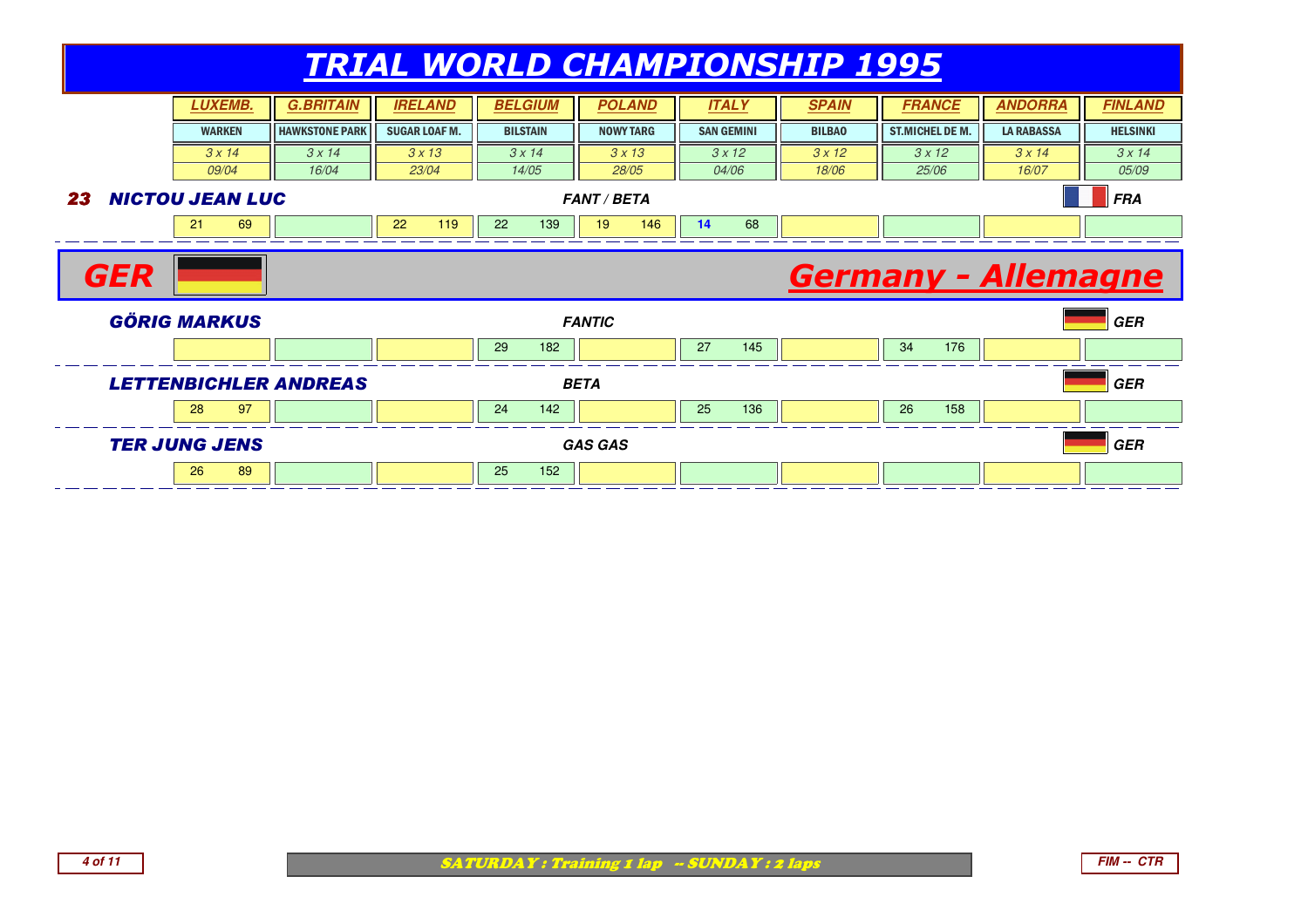| LUXEMB.       | G.BRITAIN             | <b>IRELAND</b>       | <b>BELGIUM</b>  | <b>POLAND</b>    | <b>ITALY</b>      | <b>SPAIN</b>  | <i><b>FRANCE</b></i>   | ANDORRA           | <b>FINLAND</b>  |
|---------------|-----------------------|----------------------|-----------------|------------------|-------------------|---------------|------------------------|-------------------|-----------------|
| <b>WARKEN</b> | <b>HAWKSTONE PARK</b> | <b>SUGAR LOAF M.</b> | <b>BILSTAIN</b> | <b>NOWY TARG</b> | <b>SAN GEMINI</b> | <b>BILBAO</b> | <b>ST.MICHEL DE M.</b> | <b>LA RABASSA</b> | <b>HELSINKI</b> |
| 3x14          | 3x14                  | 3 x 13               | 3 x 14          | 3x13             | 3x12              | 3x12          | 3x12                   | 3x14              | 3x14            |
| 09/04         | 16/04                 | 23/04                | 14/05           | 28/05            | <i>04/06</i>      | 18/06         | <i>25/06</i>           | 16/07             | 05/09           |

# **Great Britain - Grande Bretagne**<br> *GRETA*



**GBR**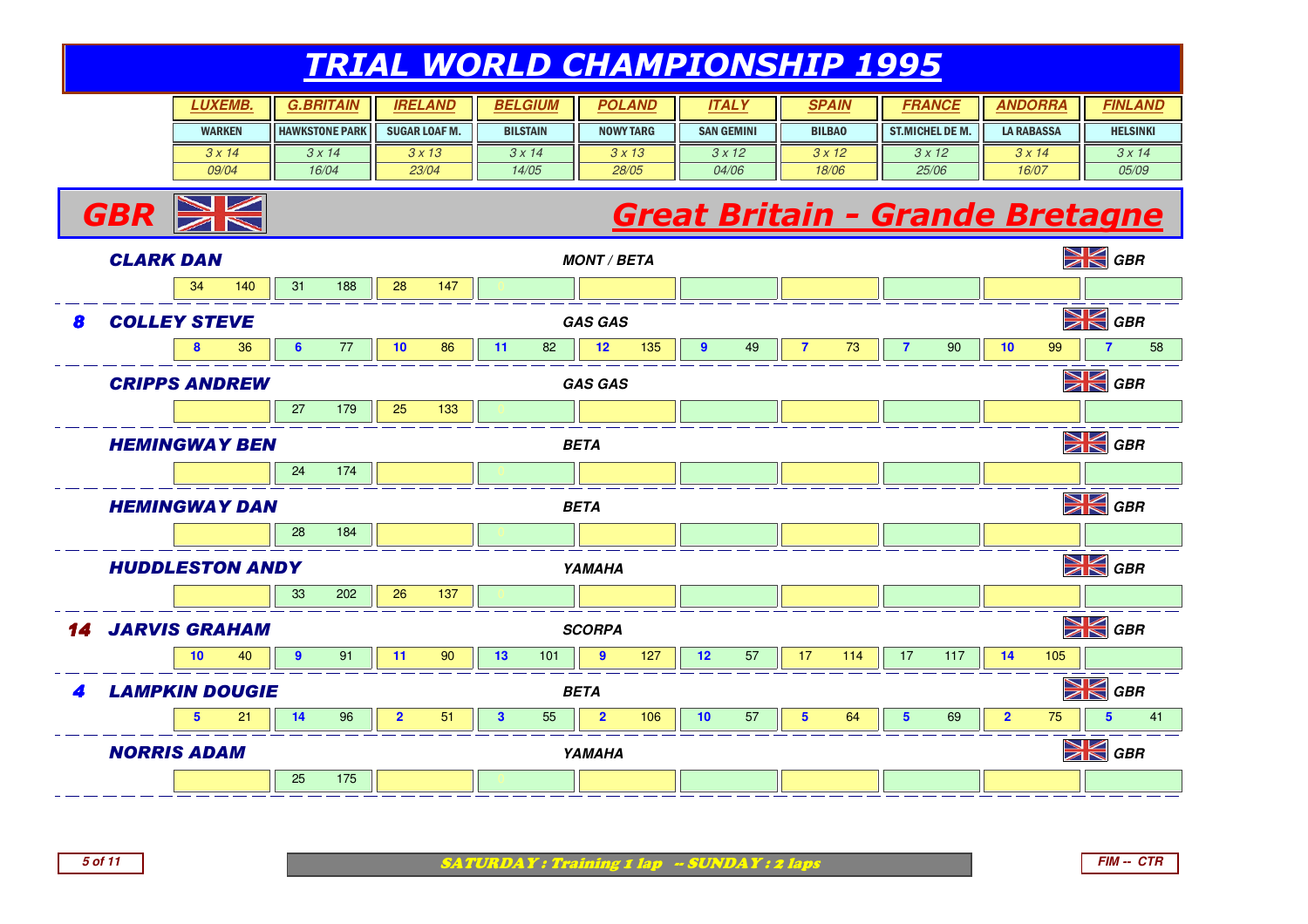

**FIM -- CTR**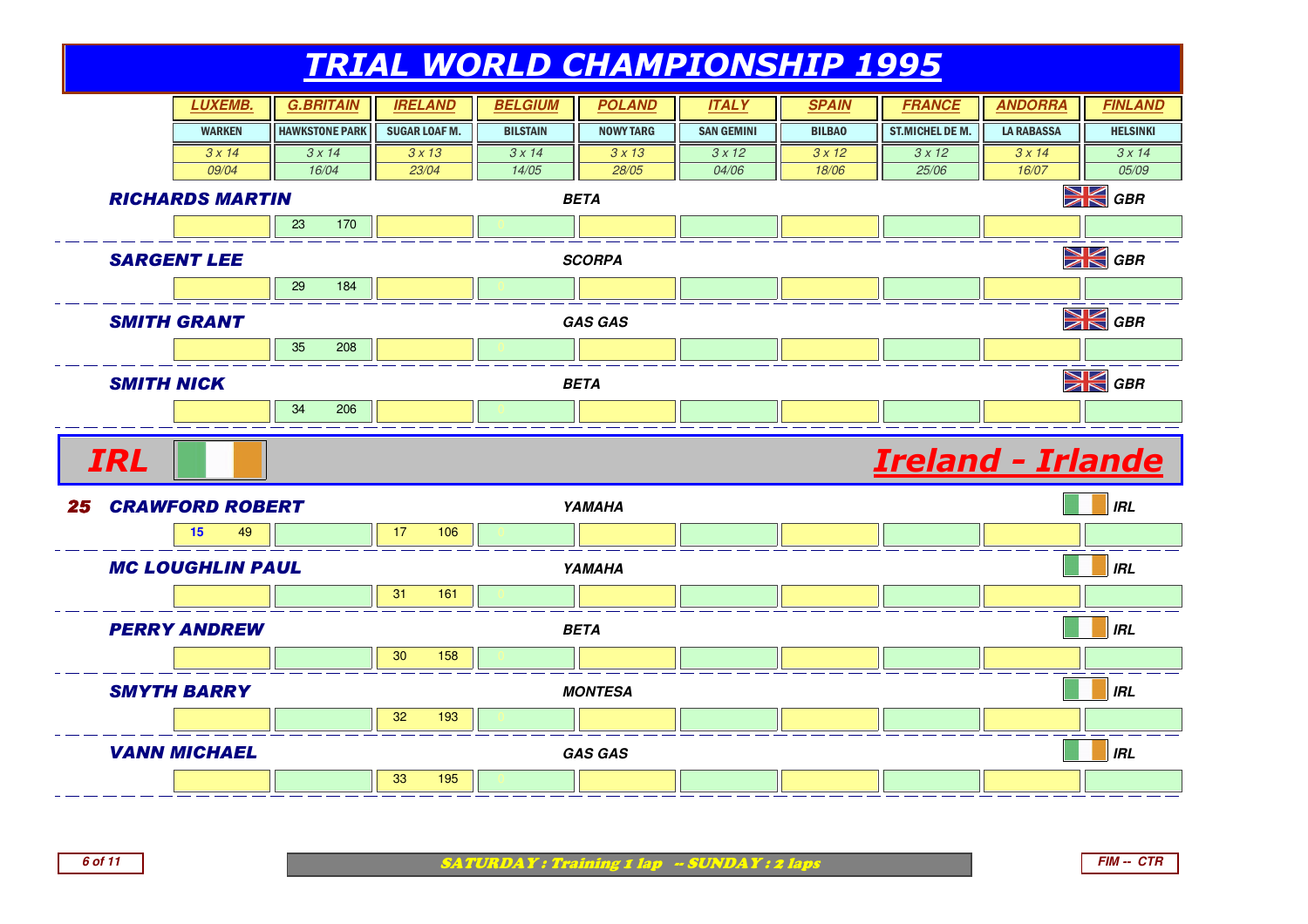| <i><b>LUXEMB.</b></i> | G.BRITAIN               | <b>IRELAND</b>       | <i><b>BELGIUM</b></i> | <b>POLAND</b>    | ITAL Y            | <b>SPAIN</b>  | FRANCE                 | <b>ANDORRA</b>    | <b>FINLAND</b>  |
|-----------------------|-------------------------|----------------------|-----------------------|------------------|-------------------|---------------|------------------------|-------------------|-----------------|
| <b>WARKEN</b>         | <b>I HAWKSTONE PARK</b> | <b>SUGAR LOAF M.</b> | <b>BILSTAIN</b>       | <b>NOWY TARG</b> | <b>SAN GEMINI</b> | <b>BILBAO</b> | <b>ST.MICHEL DE M.</b> | <b>LA RABASSA</b> | <b>HELSINKI</b> |
| 3x14                  | 3 x 14                  | 3x13                 | 3 x 14                | 3 x 13           | 3x12              | 3x12          | 3x12                   | 3x14              | 3x14            |
| 09/04                 | 16/04                   | 23/04                | 14/05                 | 28/05            | 04/06             | 18/06         | 25/06                  | 16/07             | 05/09           |





ITA

SATURDAY : Training 1 lap -- SUNDAY : 2 laps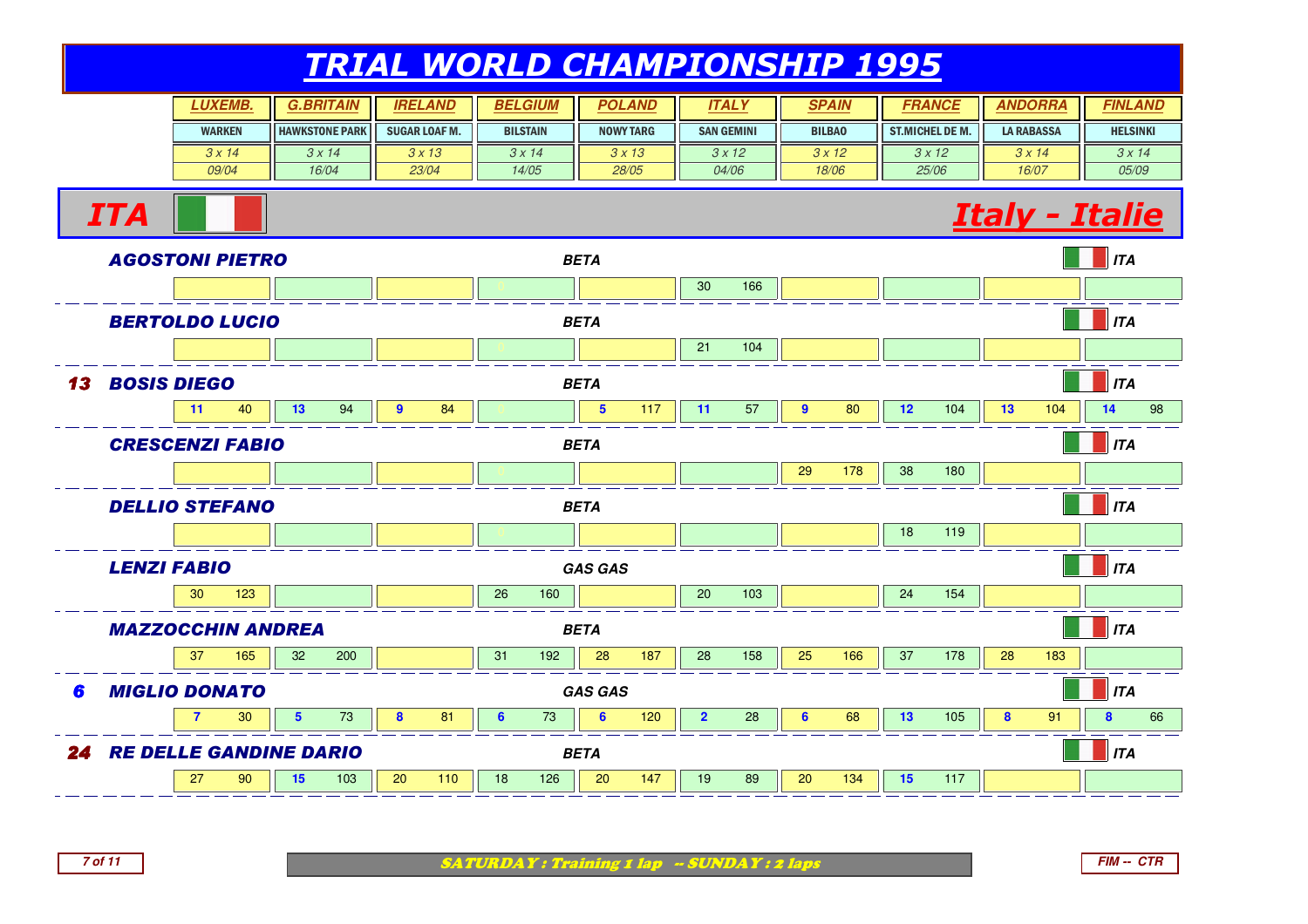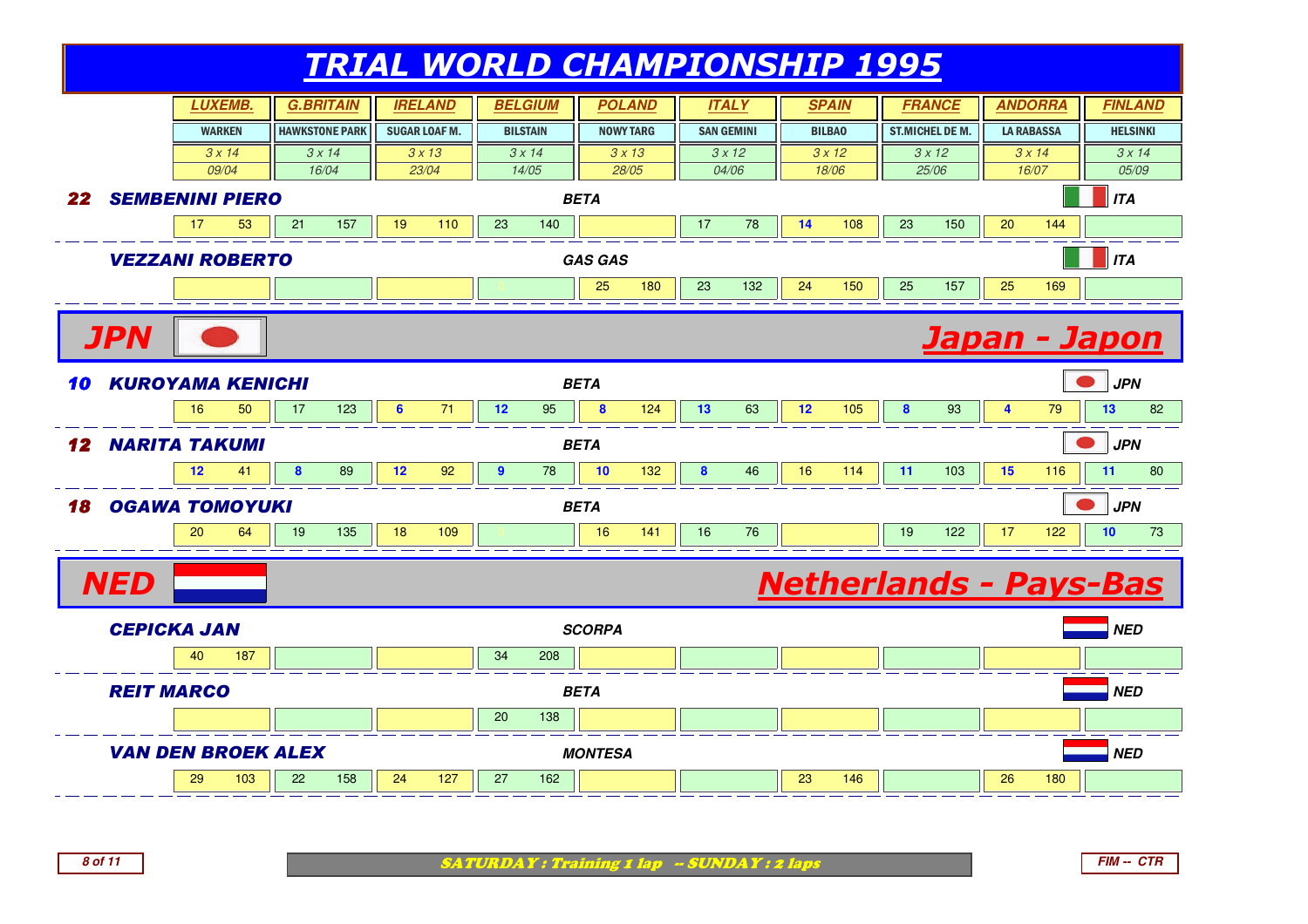#### TRIAL WORLD CHAMPIONSHIP 1995**FRANCE LUXEMB. G.BRITAIN IRELAND BELGIUM POLAND** WARKEN $3 \times 14$  09/04HAWKSTONE PARKSUGAR LOAF M. II BILSTAIN NOWY TARG**ITALY SPAIN FRANCE ANDORRA FINLAND** SAN GEMINI BILBAOST.MICHEL DE M. II LA RABASSA II HELSINKI  $3 \times 14$  16/04 $3 \times 13$  23/04 $3 \times 14$  14/053 x 13 28/05 $3 \times 12$  04/06 $3 \times 12$  18/06 $3 \times 12$  25/06 $3 \times 14$  16/07 $3 \times 14$  05/09**POL**  Poland - PologneLUBERDA RAFAL **BETA POL** <sup>0</sup> <sup>0</sup> <sup>0</sup> <sup>29</sup> <sup>191</sup> <sup>0</sup> <sup>0</sup> <sup>0</sup> <sup>0</sup> <sup>0</sup> TOPOR MADRY JOZEF **BETA POL** <sup>0</sup> <sup>0</sup> <sup>0</sup> <sup>26</sup> <sup>186</sup> <sup>0</sup> <sup>0</sup> <sup>0</sup> <sup>0</sup> <sup>0</sup>



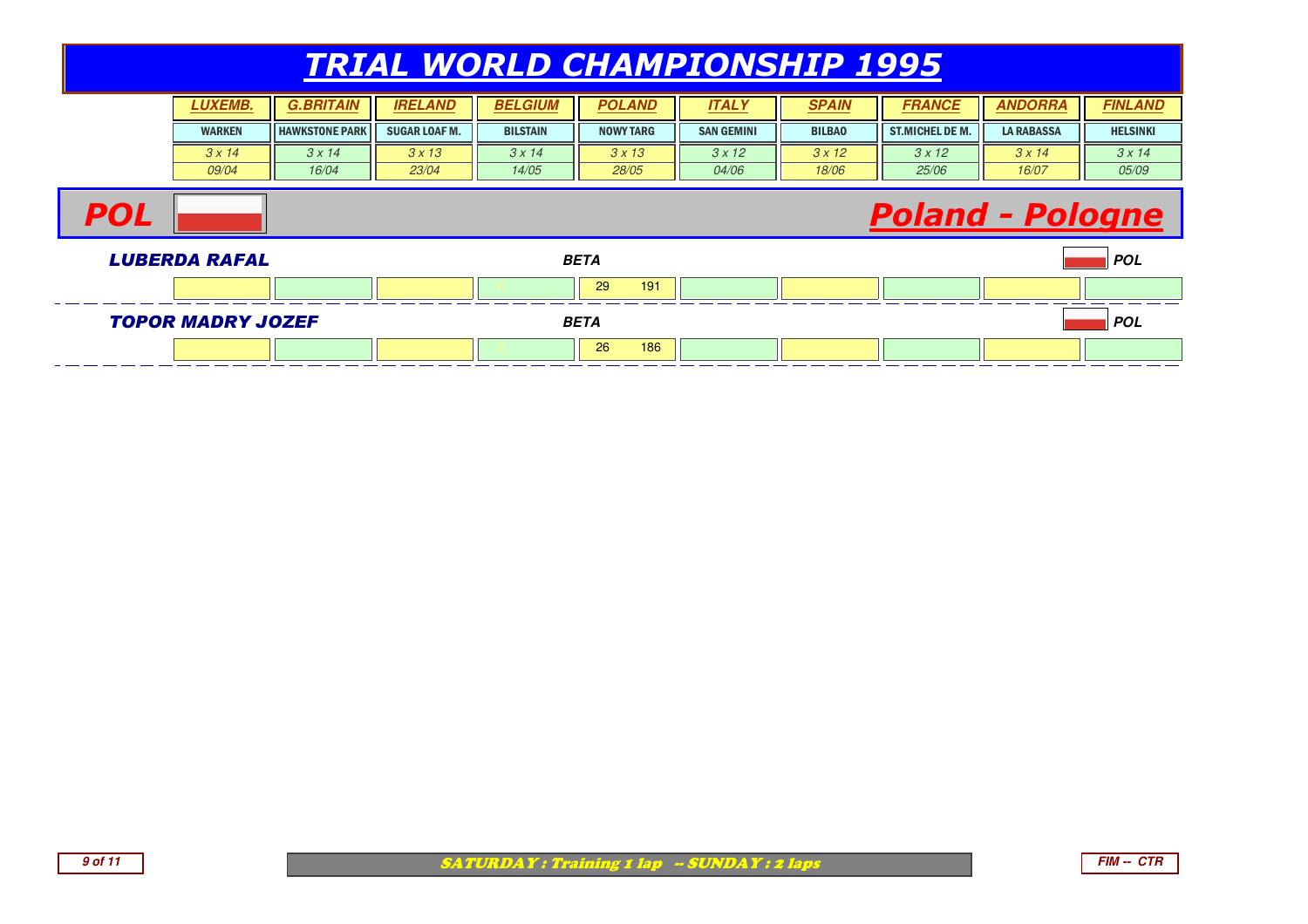| <b>.UXEMB.</b> | <i><b>G.BRITAIN</b></i> | <b>IRELAND</b>       | <i><b>BELGIUM</b></i> | POLAND    | ITAL Y            | <b>SPAIN</b>  | <i><b>FRANCE</b></i> | <i><b>ANDORRA</b></i> | <b>FINLAND</b>  |
|----------------|-------------------------|----------------------|-----------------------|-----------|-------------------|---------------|----------------------|-----------------------|-----------------|
| <b>WARKEN</b>  | <b>HAWKSTONE PARK</b>   | <b>SUGAR LOAF M.</b> | <b>BILSTAIN</b>       | NOWY TARG | <b>SAN GEMINI</b> | <b>BILBAO</b> | ST.MICHEL DE M.      | <b>LA RABASSA</b>     | <b>HELSINKI</b> |
| 3x14           | 3x14                    | 3x13                 | $3 \times 14$         | 3x13      | 3x12              | 3x12          | 3x12                 | 3x14                  | 3x14            |
| <i>09/04</i>   | 16/04                   | 23/04                | 14/05                 | 28/05     | 04/06             | 18/06         | 25/06                | 16/07                 | 05/09           |

#### **Spain - Espagne**



**SPA**